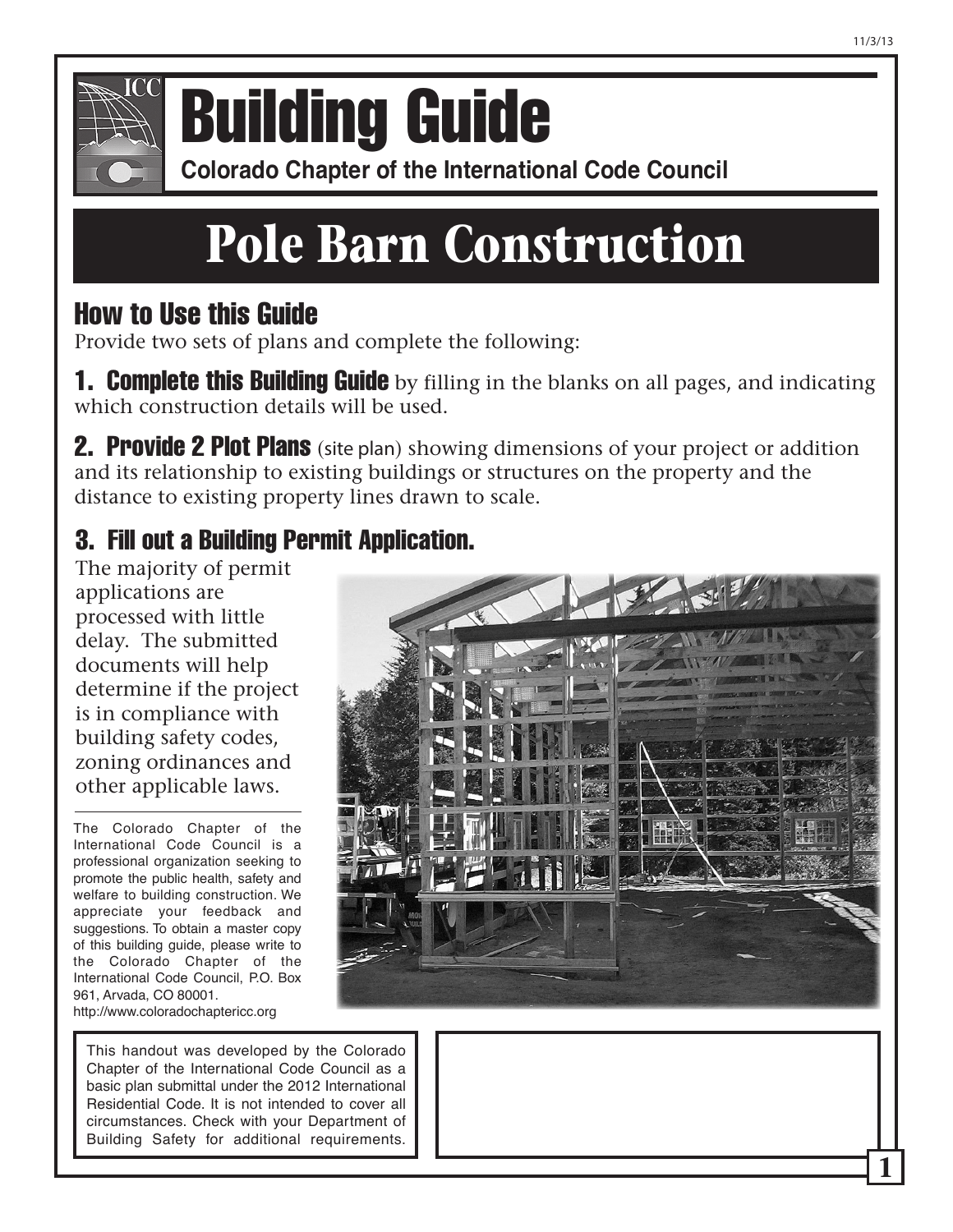#### Plan Requirements

Provide all of the details listed below on your plans. Two complete sets of plans and two site plans must be submitted at time of application.

#### Floor Plan

1. Provide plan view of pole location, spacing, dimensions of the building.

2. Framing plan should show direction, size, and spacing of roof system, purlins, girts, beams and header sizes.

3. Indicate the locations of all window and door openings.

4. Indicate the locations of the poles, and provide dimensions between the poles.

5. Maximum width is 32', max length 40', maintaining at least a 5:3 length to width ratio.

#### Section Elevation

1. Front, rear and both side views to scale (identify scale).

2. Finished grade line at building.

3. Label the depths to the bottom of the poles. Note that piers must be at least 48 inches in depth, or the plan must be engineered.

4. Label the pole size and type of material. Wood poles embedded in earth must be treated wood, labeled for ground contact.

5. Label the sidewall girt size, type of material, and spacing. Note that the bottom girt must be treated wood if located within 6 inches of grade.

6. Label the beam size and type of material above the poles. Detail the method of fastening the beam to the poles.

This handout was developed by the Colorado Chapter of the International Code Council as a basic plan submittal under the 2012 International Residential Code. It is not intended to cover all circumstances. Check with your Department of Building Safety for additional requirements.

7. Label the rafter size and spacing. (if engineered trusses are to be used, you may indicate this instead).

8. Label the rafter tie (or ceiling joist) size and spacing. (Not required for engineered trusses).

9. Label the roof purlin size and spacing, if applicable.

10. Label exterior wall finish material.

11. Label the roof covering material.

#### Inspections Required

1. Plans and cards need to be on-site at time of all inspections.

2. Setback and Hole Inspection: After holes are dug but before concrete pads are poured.

3. Framing Inspection: Requested after building is up and before any insulation or interior covering is installed. May be final also if no further work is being done.

4. Final Inspection: Requested after all work is completed, such as insulation, concrete slab, electrical, plumbing, heating, and/or sheetrock.

5. Additional inspections may be required by local jurisdictions.

Where allowed by the Jurisdiction, this pole barn guide may be used without the need for any additional engineering, where all of the following comply:

- The barn is no larger than 40' L x 32' W x 12' H side walls
- Rectangular shaped barns must maintain a minimum 5:3 ratio
- The Jurisdictional requirements and barn location do not exceed the pole barn guides 30 PSF (snow) live load or 90 MPH design parameters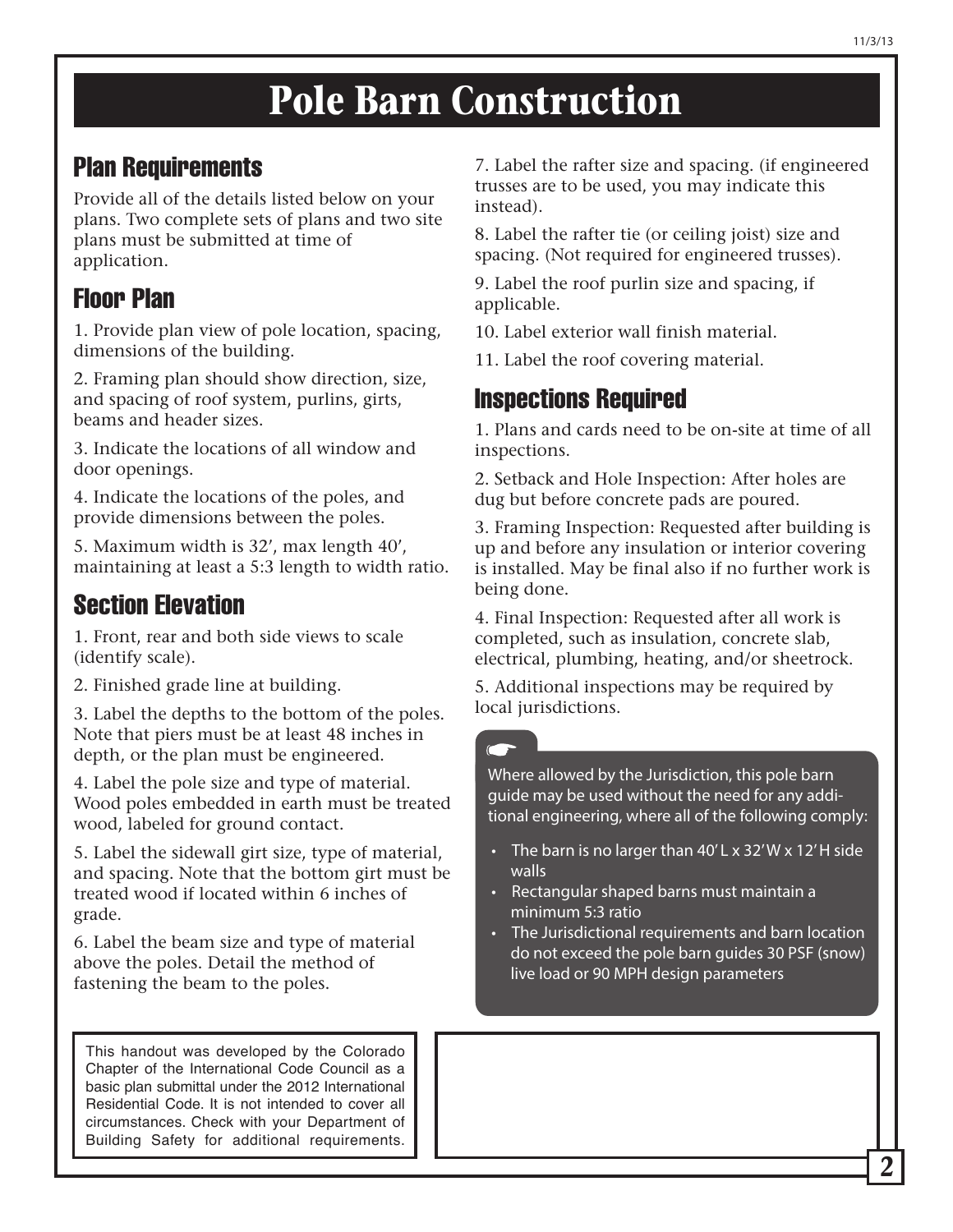

**3**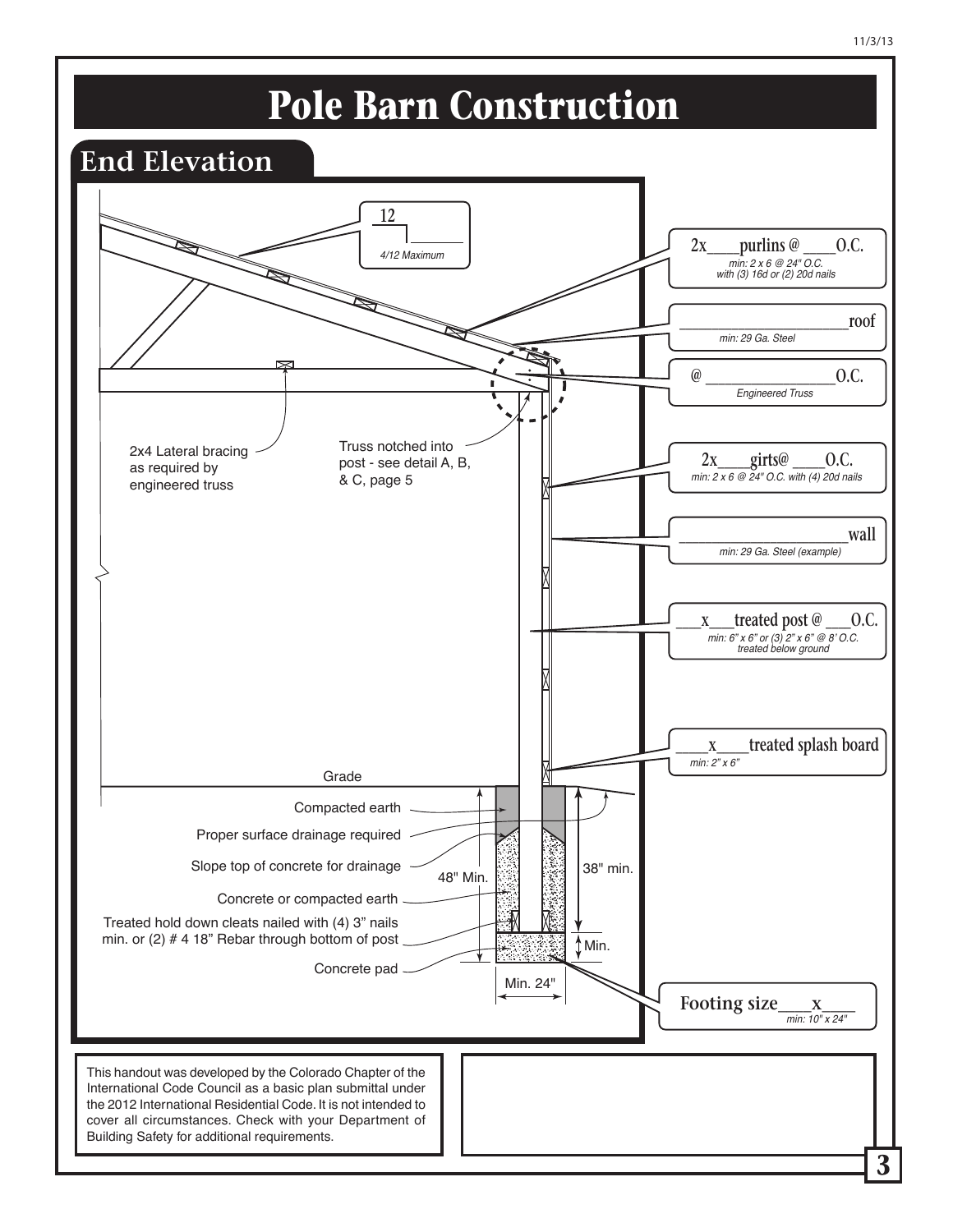

**4**